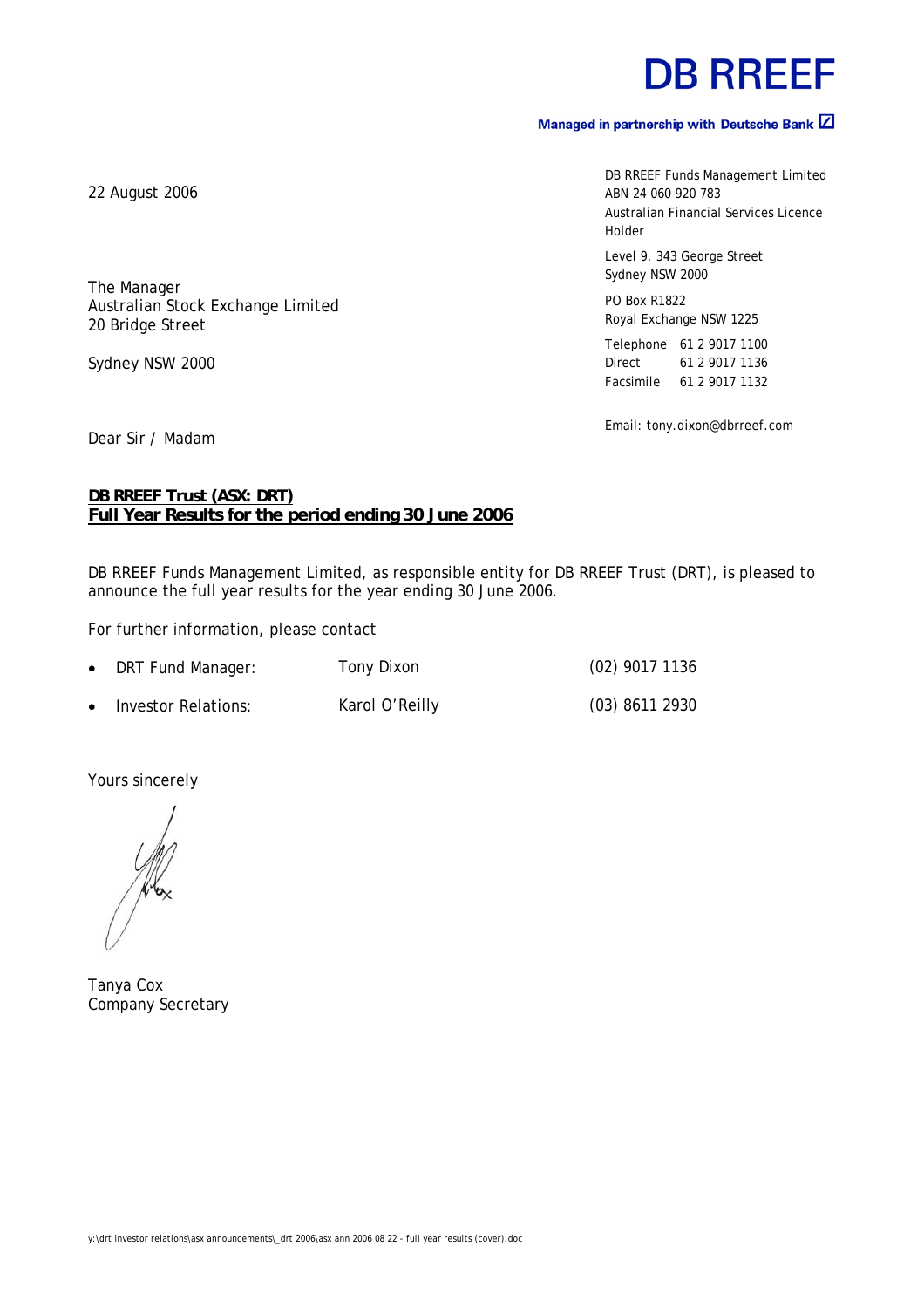## media release

### **DB RREEF Trust (ASX:DRT) Results for year ended 30 June 2006**

#### **Highlights**

- **Distribution to security holders of \$306.3 million up 8.9%**
- **Distribution per security of 11 cents (approx 51% tax advantaged) up 4.8%**
- **Total property income \$659.7 million, up nearly 30% (on annualised 2005)**
- **Total assets \$8.3 billion up 18.6%**
- **Total unit holders equity \$4.7 billion up 21.9%**
- **Asset backing per security \$1.53 up 19.5%**

Net profit for the year was \$1,066 million, including a \$686.5 million unrealised gain on fair value of investments and a \$76.2 million unrealised gain on financial instruments. Total property income was \$659.7 million, up nearly 30% on the previous year (previous year was a comparative for a 9 month period).

#### **DB RREEF at a glance**

|                        | <b>FY2006</b>      | <b>FY2005</b>       |
|------------------------|--------------------|---------------------|
| Funds under management | \$11.8b            | \$10.3 <sub>b</sub> |
| Portfolio value        | \$8.0b             | \$6.8 <sub>b</sub>  |
| Occupancy              | 96%                | 93.1%               |
| Area leased (sqm)      | 730,000            | 470,000             |
| Development pipeline   | \$1.3 <sub>b</sub> | \$0.9 <sub>b</sub>  |

DB RREEF CEO, Mr Victor Hoog Antink said: "These results are pleasing because they clearly show that we have delivered against the objectives outlined in the Explanatory Memorandum (EM) and Product Disclosure Statement. Our clear goal was to enhance security holder value by creating a major, diversified property group - we are now doing this."

"This is a strong performance reflecting a consolidation of the Trust's domestic portfolio, and significant success in increasing occupancy and lengthening lease durations while growing net lettable area through our development program."

"Internationally, we have expanded the Trust's portfolio through our recent acquisitions including Minneapolis, France, and today's announcement of Whirlpool's investment program in the US, Canada & Poland, along with the creation of new international pipeline opportunities currently under construction in Florida & Dulles. These opportunities have been created through working with our global strategic partner, RREEF."

"Globally, all key indicators improved. The average lease duration is up, occupancy levels for property in each sector are up and we have more than 300,000 square meters of new space currently under development providing us with a substantial pipeline of new lettable areas."

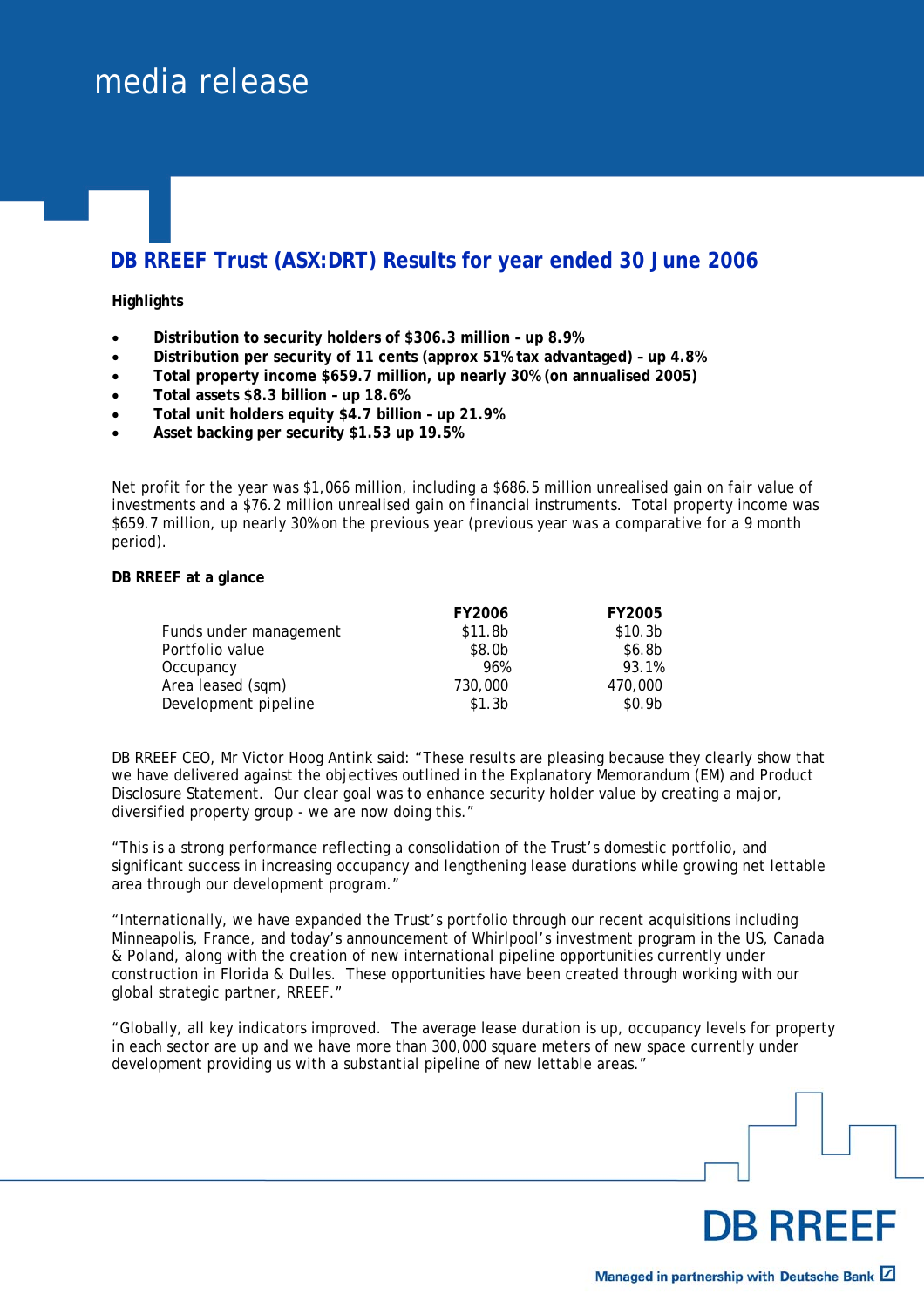All asset classes performed strongly during the year (see table below)

| 30 June 2006         | Net<br>income | Total<br>Assets <sup>1</sup> | Revaluation<br>Increment | Occupancy <sup>2</sup> | <b>Weighted Avg</b><br>Lease Expiry <sup>3</sup> |
|----------------------|---------------|------------------------------|--------------------------|------------------------|--------------------------------------------------|
|                      | \$m           | $\mathsf{sm}$                | %                        | %                      | Years                                            |
| Office               | $204.5^{4}$   | 3,453                        | 9                        | 98.2                   | 6.0                                              |
| Carparks             | 17.8          | 207                          | 13                       | 100                    | 10.0                                             |
| Industrial           | 110.0         | 1,564                        | 9                        | 99.2                   | 4.8                                              |
| Retail               | $54.8^{5}$    | 915                          | 9                        | 99.4                   | 5.1                                              |
| US Industrial (100%) | 114.7         | 1,820                        | 10                       | 92.5                   | 3.5                                              |

3 by income

1 our share of joint venture assets 4 excludes IFRS rent adjustments<br>2 by area 5 excludes revaluation of Mt Druit 5 excludes revaluation of Mt Druitt

#### **DOMESTIC PROPERTY**

#### **Office**

- Net income was \$222.3 million an increase of 9.5%
- Secured new leases, lease renewals & heads of agreement for 62,000 m<sup>2</sup> 12% of overall portfolio area
- Occupancy up to 98.2% up from 93.5%
- Average lease term to expiry now 6.3 years, up from 5.9 years.
- Key refurbishments completed and good progress in major commercial developments in NSW and Qld. When complete, more than 103,000 m<sup>2</sup> added to the portfolio

#### **Industrial**

- Net income from the Australian portfolio was \$110 million, up 5.2%
- Robust leasing activity new leases, lease renewals and heads of agreement for more than 213,000  $m^2$  - or 18% of portfolio by area
- Occupancy at 99% up from 98%
- Average lease term to expiry, by income, is 4.8 years
- Nine developments completed for eight pre-commitments
- Four additional developments currently underway
- Acquisition of 65 ha of additional land to enhance DRT's development pipeline

#### **Retail**

- Net income \$54.8 million up 26.3%
- West Lakes development now stabilized and \$60 million development at Mt Druitt now completed

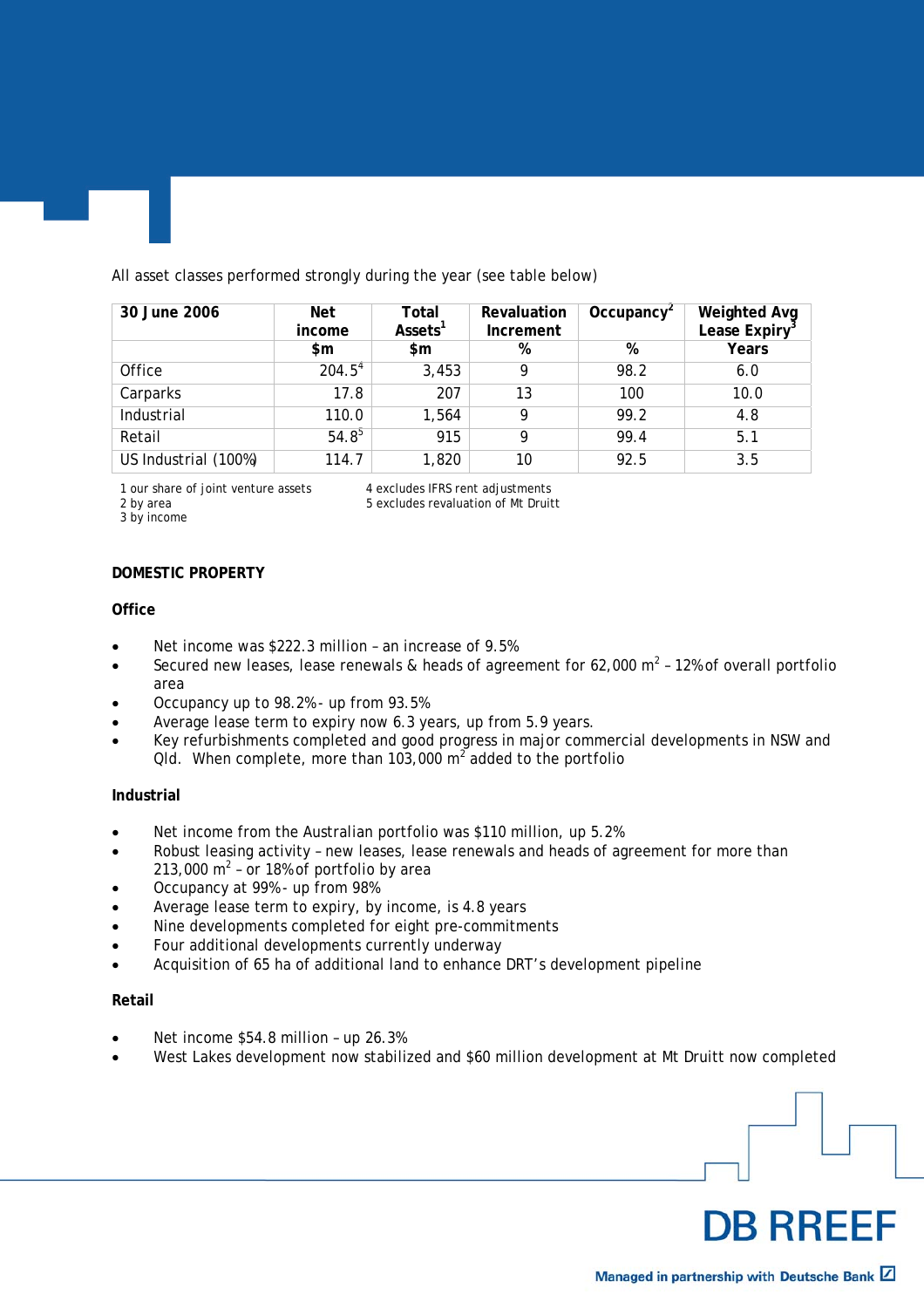#### **INTERNATIONAL PROPERTY**

#### **US Industrial**

- Net income US\$86 million (A\$114.7m) up 2.3%
- Strong leasing activity with new leases, lease renewals and heads of agreement for more than 4,600,000 square feet, or 23%, of portfolio by area
- Improved occupancy now at 92.5% compared with 88.5%
- Average lease duration up slightly to 3.5 years.
- Acquired 450,000 square feet in Minneapolis for A\$38 million

#### **International acquisitions**

The strong focus during the year has been to acquire property in DB RREEF's core asset sectors of commercial and industrial. This complements the key strengths and core skills of both DB RREEF and our strategic partner RREEF.

While rejecting a significant number of investment opportunities, DB RREEF did acquire:

- A French portfolio comprising six fully leased industrial properties of 110,000 m<sup>2</sup> in Paris and Lyon at a cost of A\$119.6 million on an initial yield of 6.9%.
- With the resources of RREEF in the US, secured the opportunity to establish a A\$600 million investment program with Whirlpool – (see separate release today)

Mr Hoog Antink also noted that sustainability in property management was increasingly being demanded by tenants, regulators and security holders.

"We've taken the view that appropriate action to promote sustainability enhances security holder value over time and, accordingly, this is now a constant consideration in our business.

"Overall, the outlook is very good. We have a strong balance sheet, low vacancies and a good lease expiry profile, a growing development pipeline and a global platform from which to access opportunities for all investor groups.

DB RREEF's strategy, in summary is to:

- Create and manage a high quality portfolio
- Deliver income growth in:
	- office by actively participating in the growth cycle
	- industrial by replenishing and growing a pipeline
	- retail by working with Westfield to maximise portfolio value
	- international markets by leveraging RREEF's global platform; and
	- third party FUM by generating new investment opportunities
- Manage capital prudently
- Increase distributions